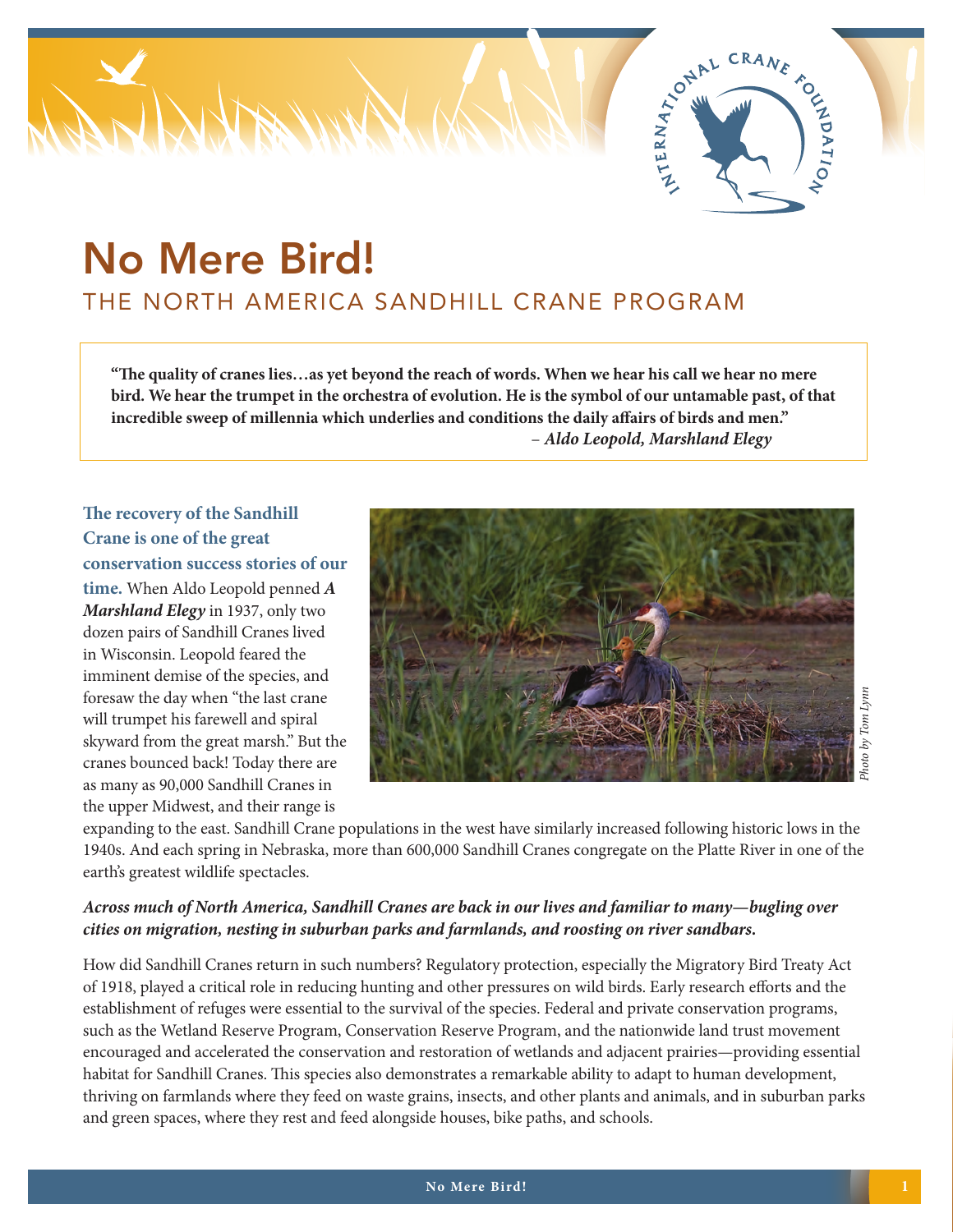**Sadly, not all Sandhill Crane populations are flourishing, and emerging threats loom.** The species includes three rare non-migratory subspecies. The Endangered Cuban Sandhill Crane numbers fewer than 600 wild birds. The isolated Mississippi Sandhill Crane is managed intensively, but only about 25 breeding pairs persist. The Florida Sandhill Crane has been in slow decline for decades. On the west coast, in Washington and California, the Sandhill Crane is listed as a threatened species.

Changing landscapes and burgeoning populations create a multitude of hazards and threats for cranes. Sandhill Crane hunting is authorized in sixteen states and two Canadian provinces, yet the impact of hunting on specific populations and overall breeding success is poorly known. Urban expansion and agricultural conversion have reduced wetland breeding habitat and the availability of crane-friendly grain crops in many crane staging and wintering areas. High-voltage transmission lines and large wind farms are expanding rapidly across the country, increasing the likelihood of collisions for cranes and other birds. Challenges to the Federal Clean Water Act and state laws threaten to undermine vital protections for the wetlands that cranes depend on.

*The International Crane Foundation is committed to ensuring that Sandhill Cranes continue to recover and serve as a source of inspiration all across North America.*

# OUR IMPACT

The International Crane Foundation's North America Sandhill Crane Program is built on a rich history of Sandhill Crane research, monitoring, and problemsolving. **We focus on the factors that were key to Sandhill Crane recovery over the past century: restoring and protecting wetlands, reducing pressures on migration and wintering areas, increasing public awareness about cranes and the wetlands they depend on, and ensuring peaceful coexistence between cranes and farmers.** We



study, monitor, and mitigate emerging threats to Sandhill Cranes, such as power line collisions, shifts to less wildlifefriendly agricultural crops, and water scarcity in the western U.S. We take action on the farmlands of Wisconsin and the Midwest; on the west coast and along the Pacific Flyway; and in other valuable landscapes across North America. In all these places we work with partners on vital lands and waters, including National Wildlife Refuges and private holdings, to safeguard Sandhill Cranes and perpetuate their recovery.

## Safeguarding the Pacific Flyway for Sandhill Cranes

Beautiful, graceful, and enchanting, Sandhill Cranes inspire observers across their Pacific Flyway. This population breeds in the intermountain regions of the western U.S., in the interior of British Columbia, and along the coasts of Canada and Alaska, migrating annually to wintering grounds in California's Central Valley. This region from the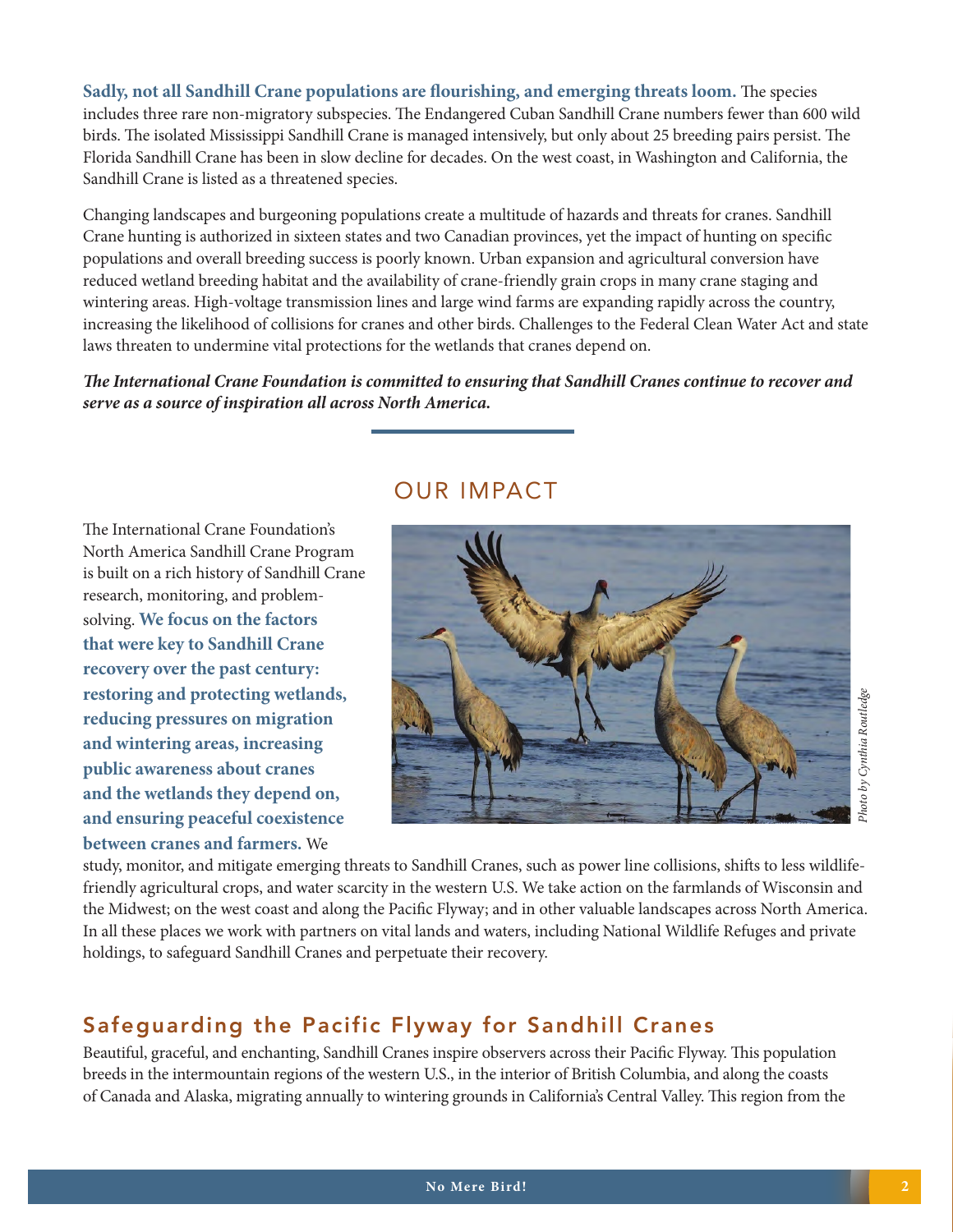Rocky Mountains to the Pacific Ocean is home to some 70 million people and 70 thousand cranes—and the cranes are losing ground. Many key breeding and migration sites, and especially wintering areas, are threatened, and **Sandhill Cranes are a state threatened species in California and a state endangered species in Washington.** 

In a region dominated by mountainous landscapes and deserts, fertile lowlands with reliable water supplies are increasingly stressed by a growing human population. Wetlands and associated upland foraging sites are being lost to urban development at an alarming rate. Shifts in agricultural land use—from cereal crops, which provide food for winter flocks of cranes, to vineyards and orchards—reduce available forage for migrating cranes and many other wildlife species. Climate change and the associated increase in droughts have triggered water scarcity and aggravated water use conflicts.

To address these threats, the International Crane Foundation has launched a new program in the western United States to promote landscape conservation through the power and appeal of Sandhill Cranes. We are:

- Conducting research on Sandhill Crane ecology to improve our understanding of the species' status and distribution, and to develop best management practices for its conservation.
- Developing a crane conservation strategy for public and private lands in California's Central Valley, in partnership with agency representatives and conservation biologists.
- Coordinating the Pacific Flyway Plan for the Pacific Coast Population of Sandhill Cranes, which will define goals and objectives for crane conservation and identify important research needs for the entire flyway.
- Engaging the public in outreach activities to garner support for wildlife conservation, champion Sandhill Cranes as icons of biodiversity in agricultural landscapes, and educate citizens and stakeholders through venues such as bird festivals and community forums.



### Ensuring Sandhill Crane recovery in the Midwest

Even where crane populations are strong and growing, there are still conservation challenges. As Sandhill Cranes increase in density and spread across the Midwest, their impact on certain types of cropland, at certain times, has intensified. Crane conservation is most successful when farmers view cranes, where they occur on agricultural lands, as economically and environmentally beneficial, rather than detrimental. **To reduce crop depredation by cranes, we have studied how cranes damage seedling corn, tested a safe substance that is distasteful to cranes,** 

**and teamed with Arkion Corporation to provide a new deterrent (now called Avipel®).** Each year, more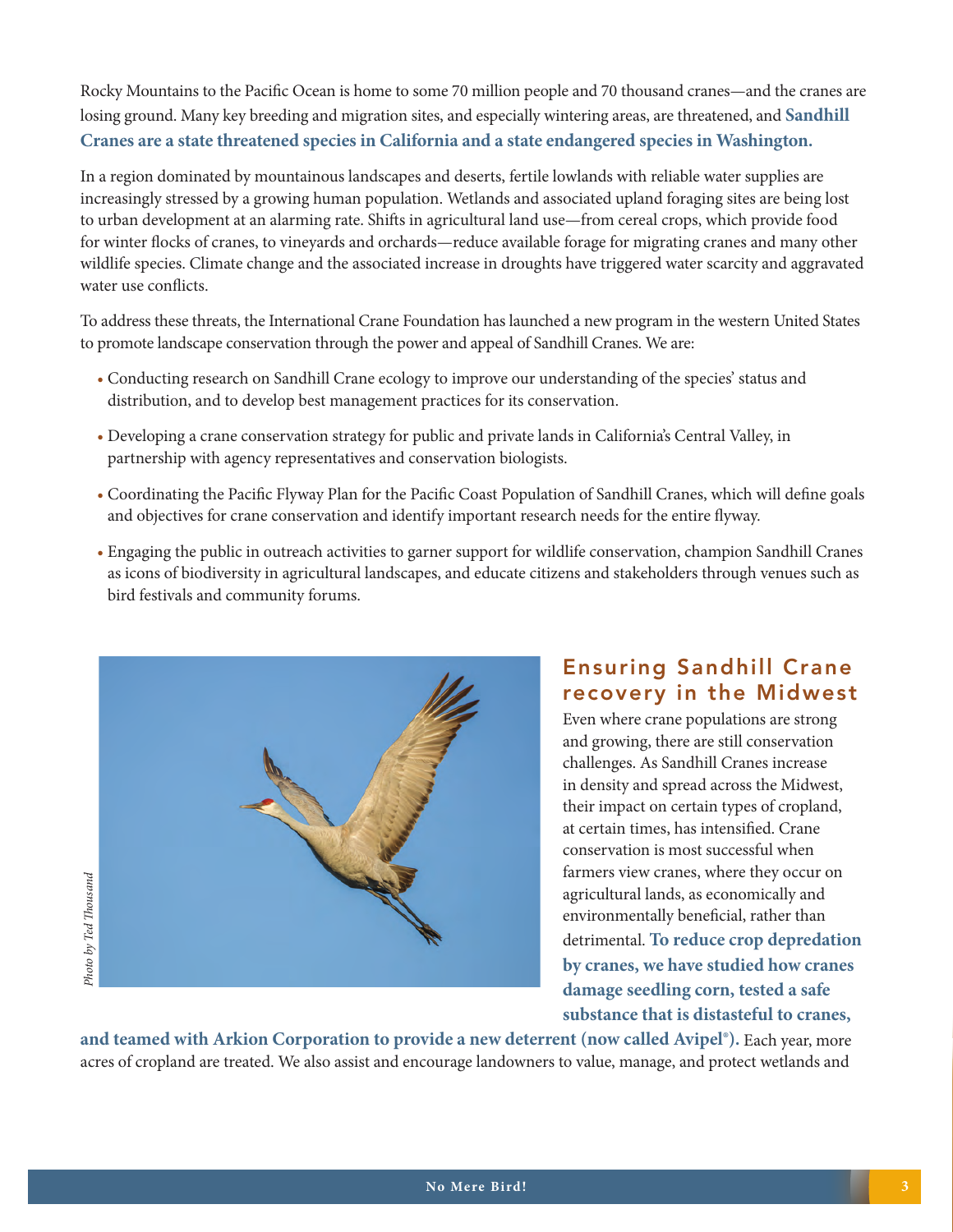grasslands where cranes nest. These healthy landscapes provide fish and wildlife habitat and improve groundwater infiltration and water quality. Going forward, our Midwestern focus is on:

- Sharing information and expertise to help ameliorate human-crane conflicts caused by crop depredation;
- Minimizing crane mortality from collisions with power lines and energy infrastructure;
- Ensuring strong policies and incentives for wetland protection.

# Providing national expertise and support for Sandhill Crane conservation

Across North America, Sandhill Cranes depend on a combination of private and public lands to meet their ecological needs. A network of Federal and State protected areas and tribal lands support substantial numbers of breeding, staging, and wintering Sandhill Cranes. These include: Jasper-Pulaski Fish and Wildlife Area in Indiana, Malheur National Wildlife Refuge (NWR) in Oregon, Bosque del Apache NWR in New Mexico, Modoc NWR and Ash Creek Wildlife Area in California, Mississippi Sandhill Crane NWR in Mississippi, Monte Vista NWR in Colorado, Gray's Lake NWR in Idaho, and Wheeler NWR in Alabama. These and many other public lands support Sandhill Crane recovery, and often feature vibrant Friends groups who host crane festivals, assist with public outreach, manage lands for wildlife habitat, and raise funds for crane conservation. Sandhill Cranes also are widely dispersed on private lands, including farms, ranches, and recreational lands. In the western U.S., more than 60% of Sandhill Crane pairs breed on private lands. They depend on the positive stewardship of wetlands and adjacent lands for successful breeding and migration. Crossing the boundaries between public and private lands, Sandhill Cranes migrate through long corridors where they must navigate power lines, hunting, and other threats. **The International Crane Foundation provides advice, expertise, and science-based support to all who work to help Sandhill Cranes thrive across the continent by:**

- Providing expertise and support to Flyway Councils, Joint Ventures, National Wildlife Refuges (and their Friends groups), state agencies, and other conservation organizations regarding Sandhill Crane habitat development, management, and restoration.
- Supporting the efforts of the Audubon Rowe Sanctuary and partners in Nebraska who are securing and restoring riverine habitat and sufficient water along the Platte River corridor



by Тот Lynn *Photo by Tom Lynn* $i$  oro $i$ 

to sustain more than half a million Sandhill Cranes on migration each spring.